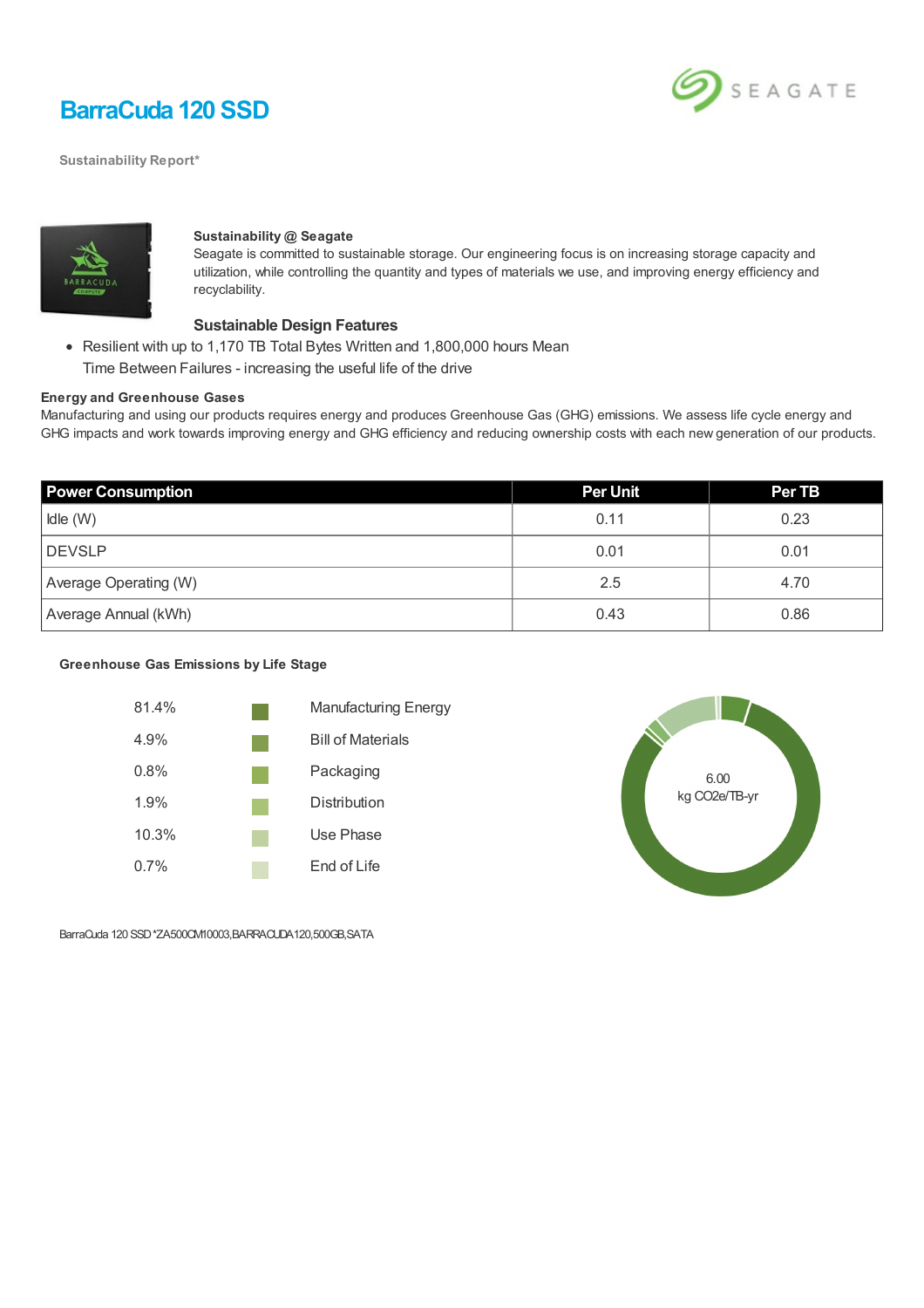



## **Safer Materials**

As a leading supplier to major original equipment manufacturers, Seagate helps to establish standards for direct materials – components that make up our products -- to meet customers' strictest specifications. We are meticulous about cataloging restricted substances; currently we list more than 2,000.

#### **Human Toxicity by Life Stage**





# **Scarce Resources**

We aim to reduce our use of scarce resources during the life cycle of our products. We assess the water and metal depletion impacts of our products in order to minimize dependence on key natural resources, and reduce manufacturing and product ownership costs.

### **Metal Depletion by Life Stage**





### **Water Depletion by Life Stage**